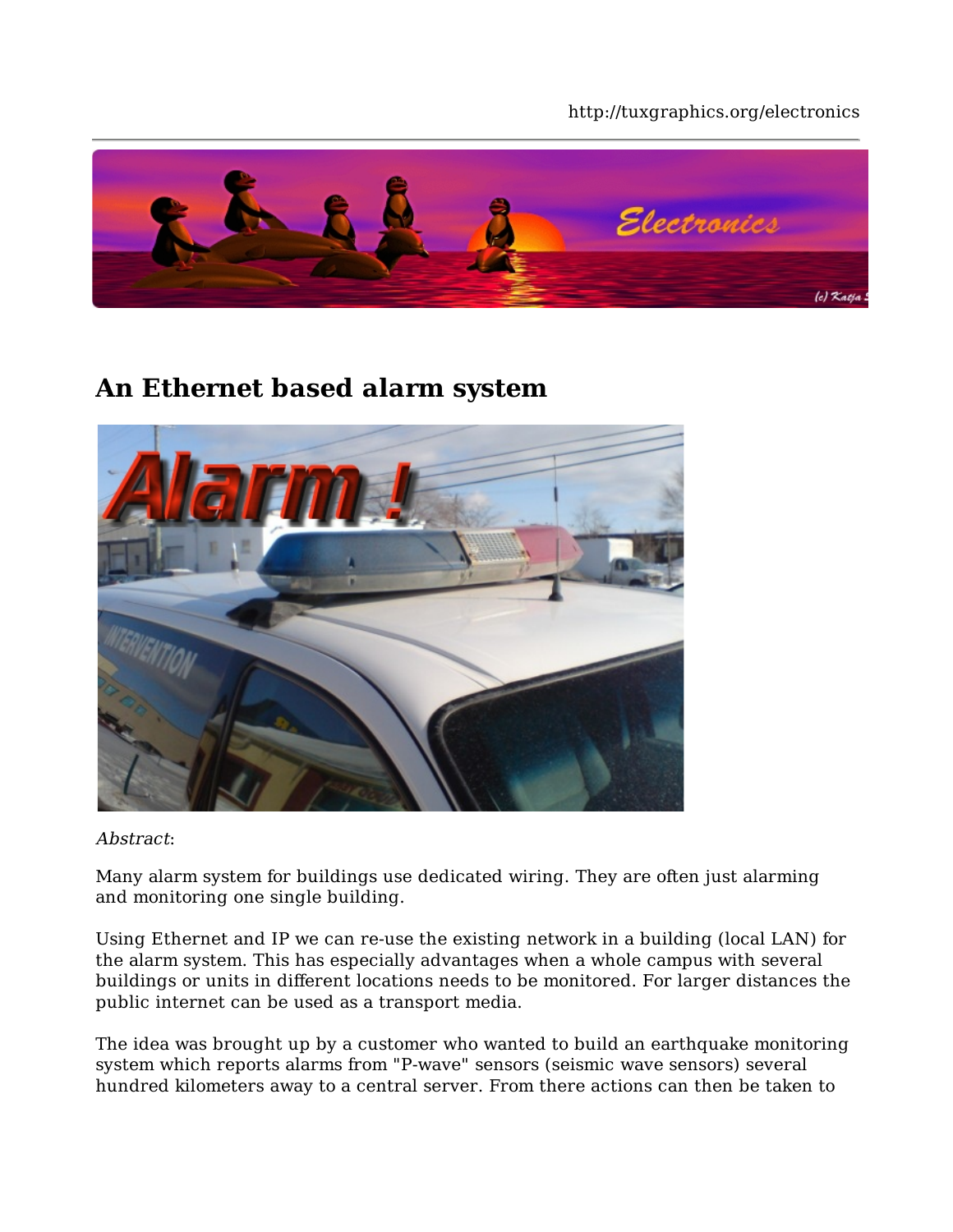e.g park elevators in a save position and shut them off before the wave hits the building.

#### **How it works**

Alarms are reported by little tuxgraphics ethernet boards to a central sever. The boards do alarm on contact open or contact close dependent on the needs. Each of the boards gets a name that it reports together with the alarm message. This will help to identify the cause/location. The name can e.g be building "section-42". The central sever is e.g a linux PC. All it needs is a network card and the ability to run perl code. The actual server code is a small perl program. It was done this way to make it easy to adapt the code.

**\_\_\_\_\_\_\_\_\_\_\_\_\_\_\_\_\_ \_\_\_\_\_\_\_\_\_\_\_\_\_\_\_\_\_ \_\_\_\_\_\_\_\_\_\_\_\_\_\_\_\_\_**



Layout of the alarm system with ethernet boards connected via different networks.

The central alarm server maintains not only a log of all the alarms but has the possibility to execute other commands.

In the simplest possible case it would e.g update a web page with the alarm information and send an email (e.g using the unix Mail command). It can as well use other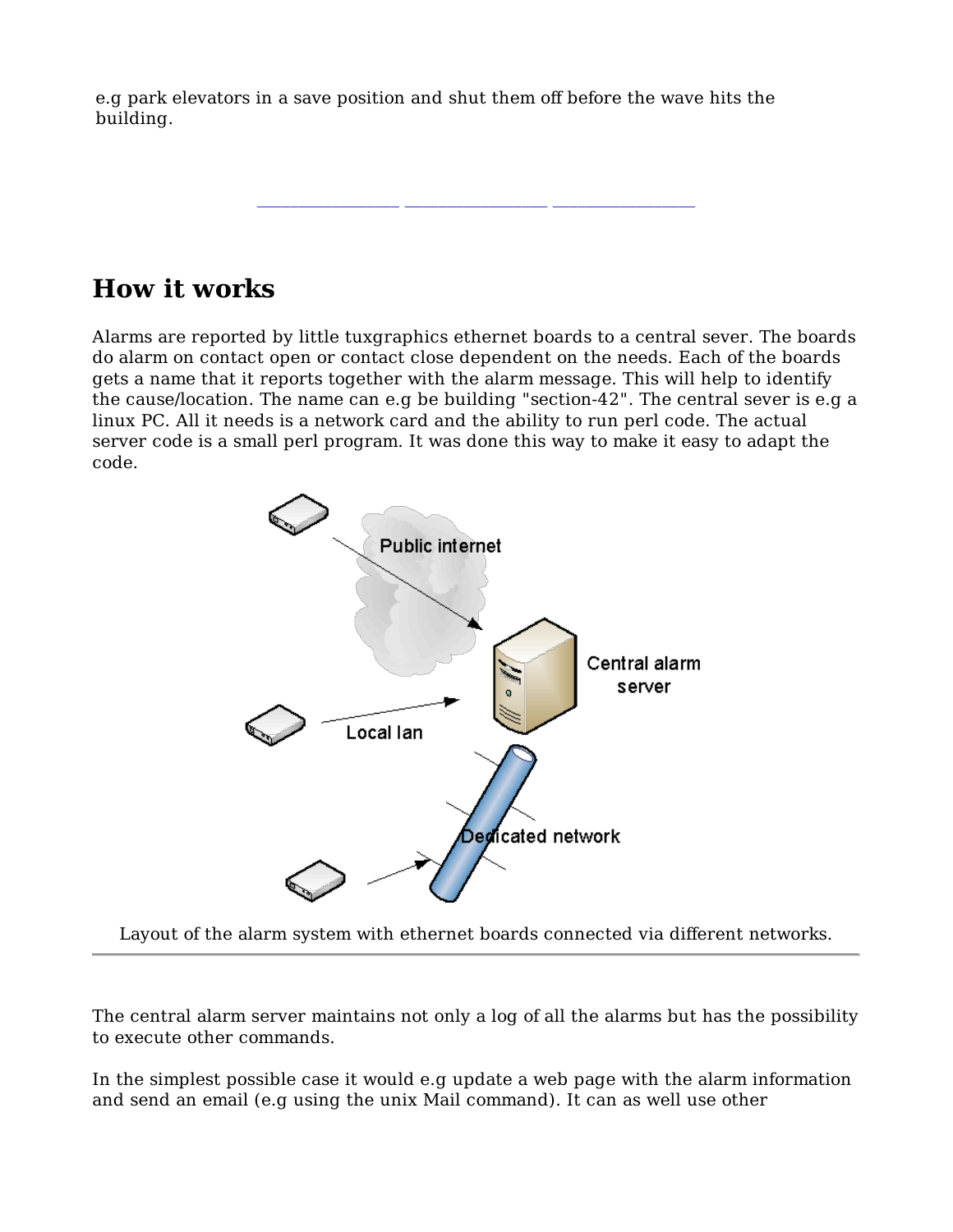tuxgraphics ethernet boards with the "ethernet remote switch application" software loaded to switch something on or off (e.g switch on a siren).

## **Different alarm servers**

In the download section you find as part of the avr ethernet board code in the sub-directory "servers" three different servers.

- alarmsrv-basic -- a very simple server, just a few lines of code. Easy to understand.
- alarmsrv-multialarm -- a server that triggers only when there are multiple events from a number of servers (important for a reliable earthquake response).
- alarmsrv-multi-hb -- like the alarmsrv-multialarm but has a heartbeat supervision of the ethernet boards.

## **Let's talk**

The communication protocol for the alarm system is UDP. The main reason for using UDP was speed. As I mentioned this was build as a earthquake response system. The seismic waves travel roughly at the speed of sound. There is no time for the 3-way handshake which is required to setup a TCP connection and then send the actual data. You want a system that responds in a few milliseconds. The internet's routers and server may as well fall apart just a few milliseconds after the seismic wave hits the area where the sensor is. By using UDP packets we can achieve very low latency.

Security within the alarm system is maintained by using a shared secret (aka password) between ethernet boards out in the field and the central server. Only messages that contain a valid shared secret are processed by the central server. This should provide a sufficient level of security for most applications.

The central alarm server has to be reachable via a static IP address. DNS look-up would be way too time consuming. The server does not have to physically sit in at an ISP. It could be connected even via DSL as long as your ISP assigns you a static IP. Many regional ISPs do that for a small extra fee (e.g 5 dollar per month).

# **Other applications**

This alarm system has a few properties which make it usable in many areas not only as a home alarm system or earthquake response system. It is based on small robust and independent tuxgraphics ethernet boards sitting somewhere. All they need is power and some kind of network connectivity to a nearby IP network or DSL router. These boards can then report events at the speed that IP packets travel through the wire.

It's a simple, robust and flexible system made to be tailored according to your ideas.

Applications for this could be not only alarm and monitoring systems. You can use it e.g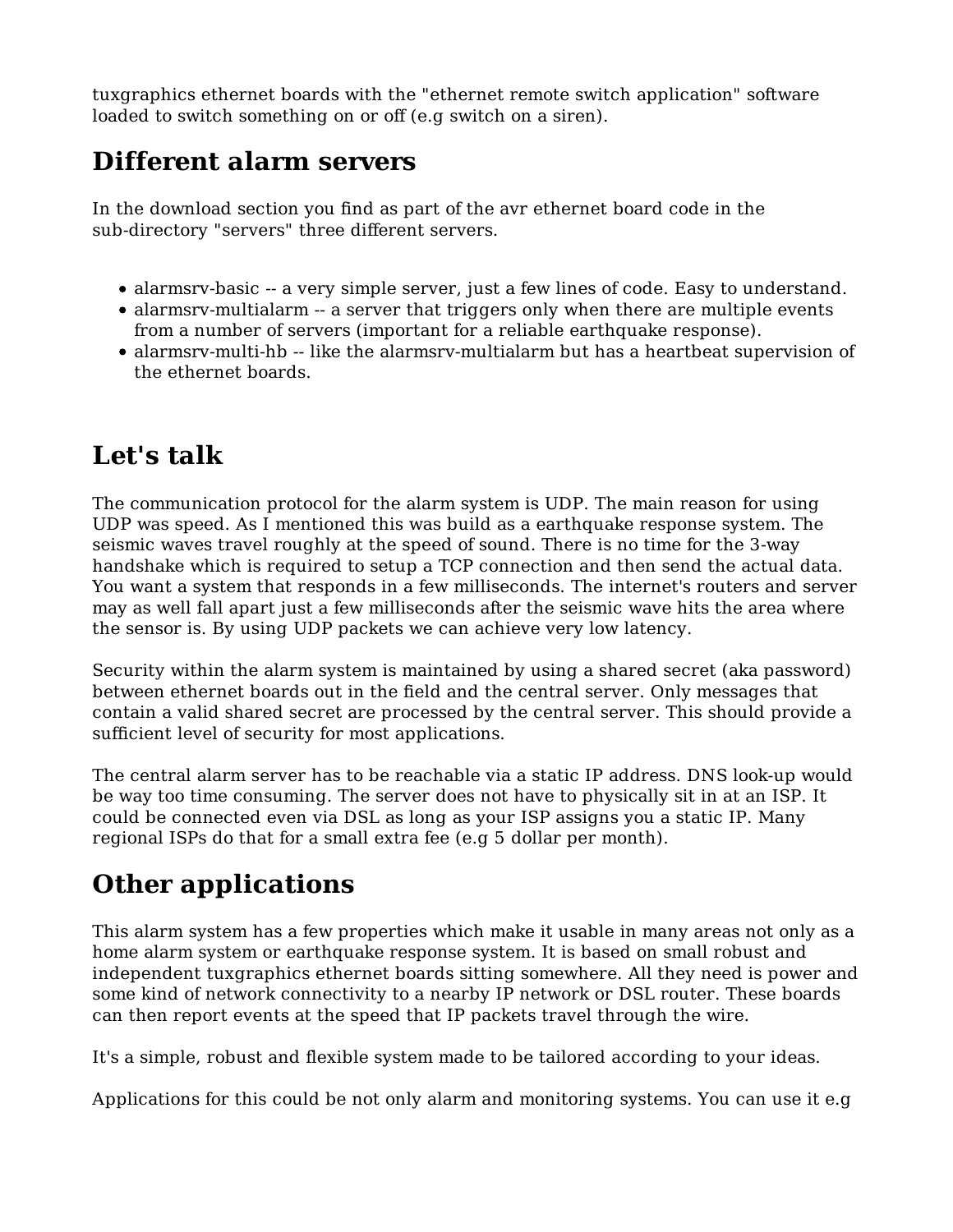in a production system to report statistics and environmental parameters.

# **User interface**

The advantage of using an IP network for the connectivity of the alarm sensors is that you can easily get a remote management interface. We run on the ethernet board in addition to the alarm reporting software also a web server. This gives us an easy to use management interface for the remote units.

| $\circ$<br>Mozilla Firefox                                                                                                             |   |
|----------------------------------------------------------------------------------------------------------------------------------------|---|
| File Edit View History Bookmarks Tools Help                                                                                            |   |
| $  \cdot  $ Google<br>$\mathbf{R} \Leftrightarrow \mathbf{R} \otimes \mathbf{R} \otimes \mathbf{R}$<br>☆▼                              | Q |
| $\frac{1}{4}$<br>http://10.0.0.30/c<br>$\mathbb X$                                                                                     |   |
| [home]                                                                                                                                 |   |
| <b>Alarm config</b><br>Enabled:<br>section-42<br>Name:<br>gwip=10.0.0.2<br>Sendto: $ip=10.0.0.5$<br>$port = 5151$<br>Passwd:<br>change |   |
|                                                                                                                                        |   |
|                                                                                                                                        |   |
|                                                                                                                                        |   |
| Done                                                                                                                                   |   |

Remote management and configuration.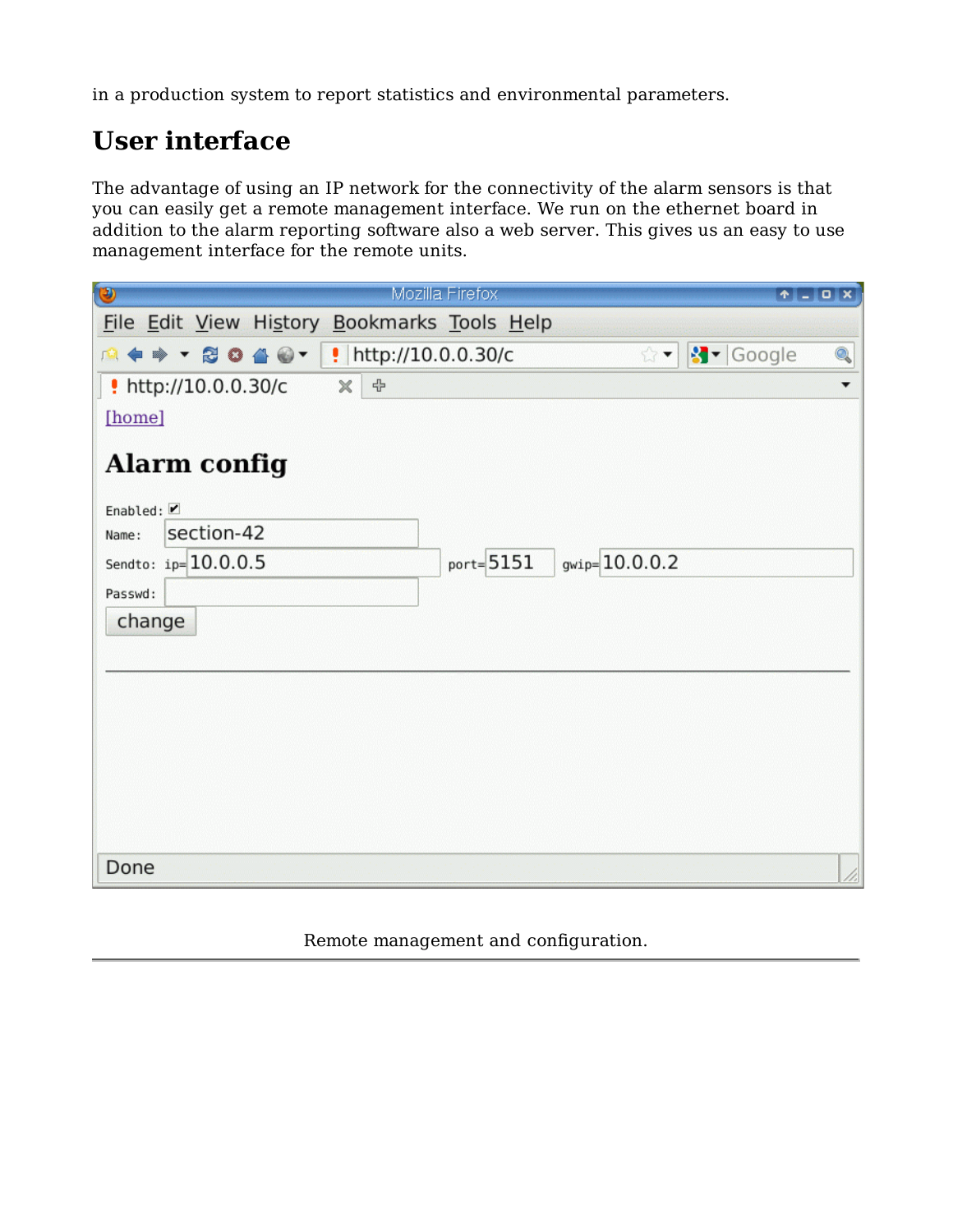| $\circ$<br>Mozilla Firefox                       |                            |                          |
|--------------------------------------------------|----------------------------|--------------------------|
| File Edit View History Bookmarks Tools Help      |                            |                          |
|                                                  | ☆▼ <mark>제</mark> ▼ Google | Q                        |
| http://10.0.0.30/<br>$\mathbb X$<br>$\triangleq$ |                            | $\overline{\phantom{a}}$ |
| [config] [refresh]                               |                            |                          |
| <b>Alarm: section-42</b>                         |                            |                          |
| Last alarm:<br>4hours and 19min ago              |                            |                          |
|                                                  |                            |                          |
|                                                  |                            |                          |
|                                                  |                            |                          |
|                                                  |                            |                          |
|                                                  |                            |                          |
|                                                  |                            |                          |
|                                                  |                            |                          |
|                                                  |                            |                          |
| Done                                             |                            |                          |

Checking the alarm system manually.

## **References/Download**

- Download section. The software archive contains a README.htm file with instructions on how to adapt the software to your network.
- The tuxgraphics ethernet board: http://shop.tuxgraphics.org/electronic/indexeth.html

<sup>©</sup> Guido Socher, tuxgraphics.org